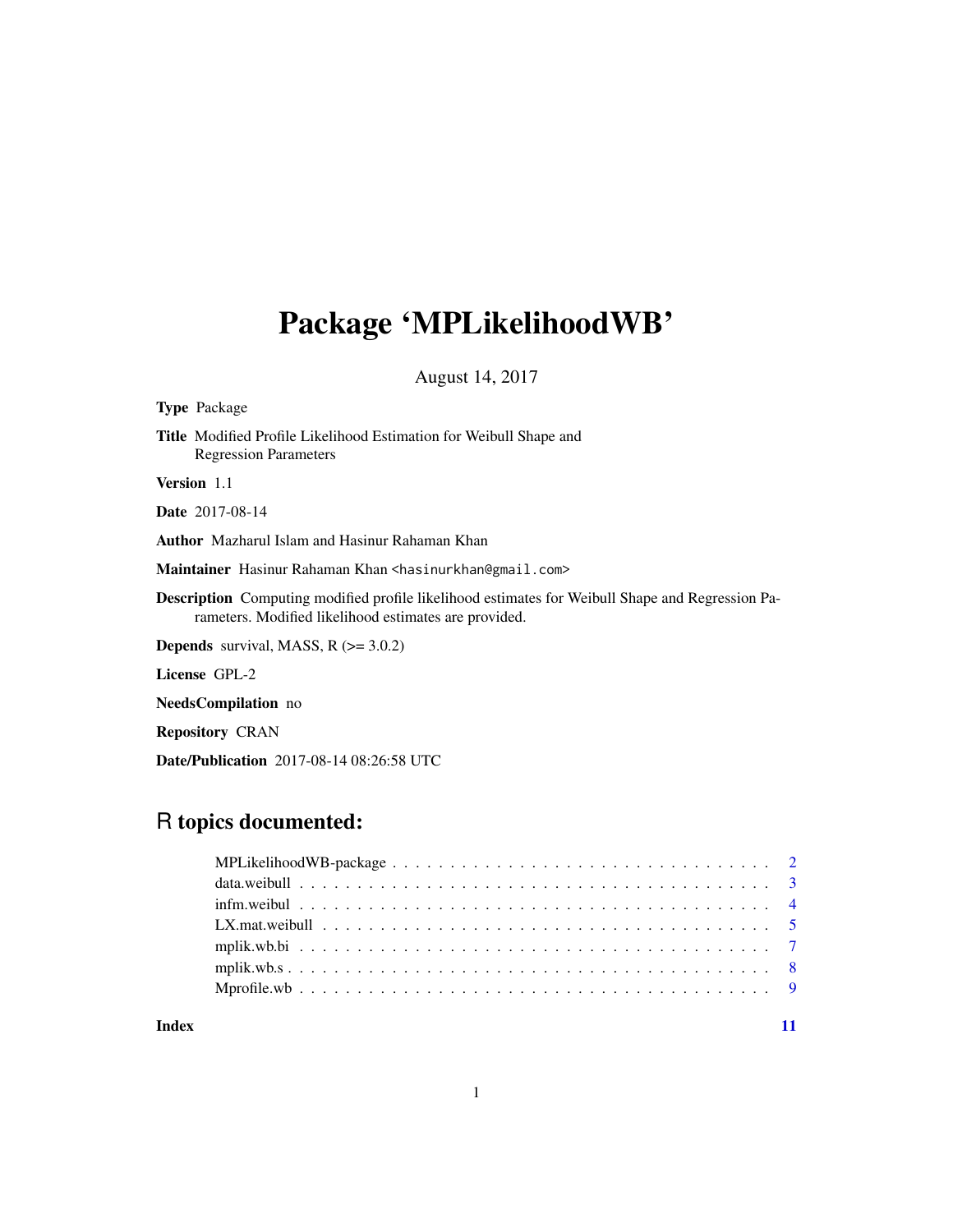<span id="page-1-0"></span>MPLikelihoodWB-package

*Modified Profile Likelihood Estimation for Weibull Shape and Regression Parameters*

#### **Description**

Makes adjustment of profile likelihood function of parameter of interest in presence of many nuisance parameters under Weibull regression models. Modified profile likelihood techniue is developed by extending the Barndorff–Nielsens approach for Weibull regression models. Modified likelihood estimates are provided.

#### Details

A modification to profile likelihood is introduced to overcome from this type of problems. Several adjustments have been proposed to modify the profile likelihood function. In an earlier paper named Conditionality resolutions by Barndorff-Nielsen published in Biometrica (1980, 1983), the construction of ancillary statistics and the expressions for the conditional distribution of the maximum likelihood estimate, was discussed for transformation models and exponential models, with most emphasis on the latter.

The main goal is to obtain adjustment to the profile likelihood function when the parameters of interest are, firstly, shape parameter beta (or, alternatively, kappa) and secondly, regression parameter phi in Weibull regression model, even in presence of collinearity among the covariates. Note that practically correlated covariates are found in many areas of biostatistics including microarray, genetics, medical statistics. The presence of collinearity makes sometimes the estimation and inference procedure problematic and complex and the model as a whole can be found as statistically significant but the individual regression coefficients can not be (e.g. Khan and Shaw (2015)). The modified profile likelihood estimators outperform the profile likelihood estimators in terms of three statistical measures as comparison criterion: mean squared errors, bias and standard errors for weibull shape parameter.

| <b>MPL</b> ikelihoodWB |
|------------------------|
| Package                |
| 1.1                    |
| 2017-8-14              |
| $GPL-2$                |
| survival               |
|                        |

#### Author(s)

Mazharul Islam and Hasinur Rahaman Khan Maintainer: Hasinur Rahaman Khan <hasinurkhan@gmail.com>

#### References

Barndorff-Nielsen (1980). Conditionality resolutions. Biometrika, 67(2) : 293-310. Barndorff-Nielsen (1983). On a formula for the distribution of the maximum likelihood estimator. Biometrika, 70(2) : 343-365.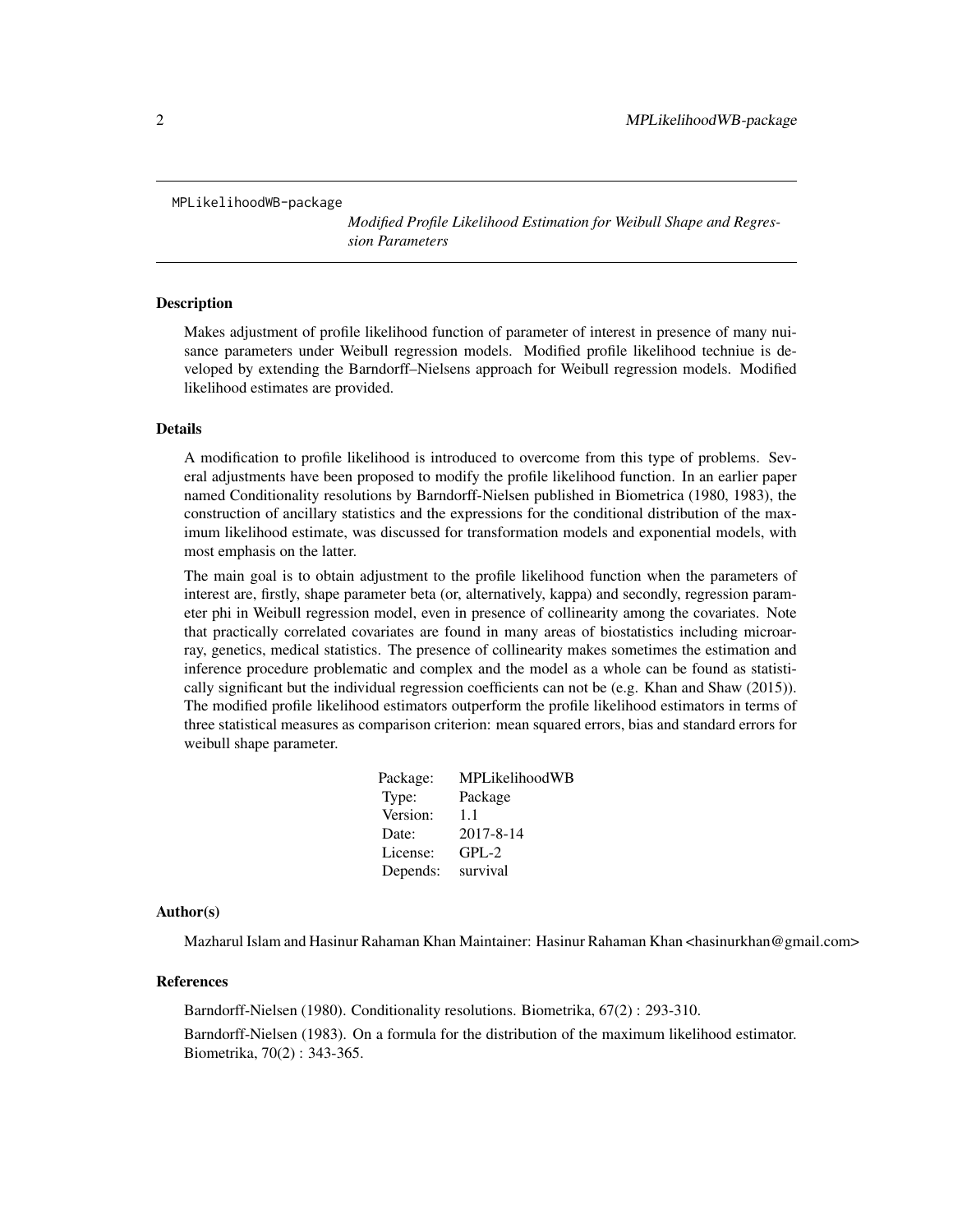#### <span id="page-2-0"></span>data.weibull 3

Khan M. H. R. and Shaw J. E. H (2016). Variable selection for survival data with a class of adaptive elastic net techniques. Statistics and Computing, 26(3): 725-741.

Islam, M. M. , Khan, M. H. R. and Hawlader T. (2015). Modified profile likelihood estimation for the weibull regression models in survival analysis. Submitted.

# Examples

```
# For modified profile likelihood estimation
dat <- data.weibull(n = 40, shape=2, regco=c(2,1.5,3,2.5))
Mprofile.wb(formula=ftime~x1+x2+x3+x4,censor="delta",data=dat)
survreg(Surv(ftime,delta)~x1+x2+x3+x4,data=dat,dist="weibull")
# For random dataset creation
data.weibull(n = 20)data.weibull(n = 20, shape=1.7, regco = c(2,1,3,4))
data.weibull(n = 20, shape=1.5, ncorvar=4, correlated=TRUE)
```
data.weibull *Random data set generating function.*

#### Description

Generate random data set of weibull distributed failure time, covariates and corresponding censoring status with a given shape and a set of regression parameters. Correlated covariates can also be drawn with a given number of correlated covariates.

#### Usage

```
data.weibull(n, shape = 2, regco = c(1, 3), rcen = 0.25, ncorvar = 3,
correlated = FALSE)
```
#### Arguments

| n          | sample size                                                                                            |
|------------|--------------------------------------------------------------------------------------------------------|
| shape      | value of shape parameter                                                                               |
| regco      | vector of regression parameters that corresponds to covariates, for correlated $=$<br><b>FALSE</b>     |
| rcen       | censoring rate                                                                                         |
| ncorvar    | no of correlated covariates, for correlated = TRUE. See details below.                                 |
| correlated | logical; if true correlated covariates will be generated with a given no of corre-<br>lated covariates |

# Details

ncorvar is non required if correlated = FALSE and regco is not required if correlated = TRUE.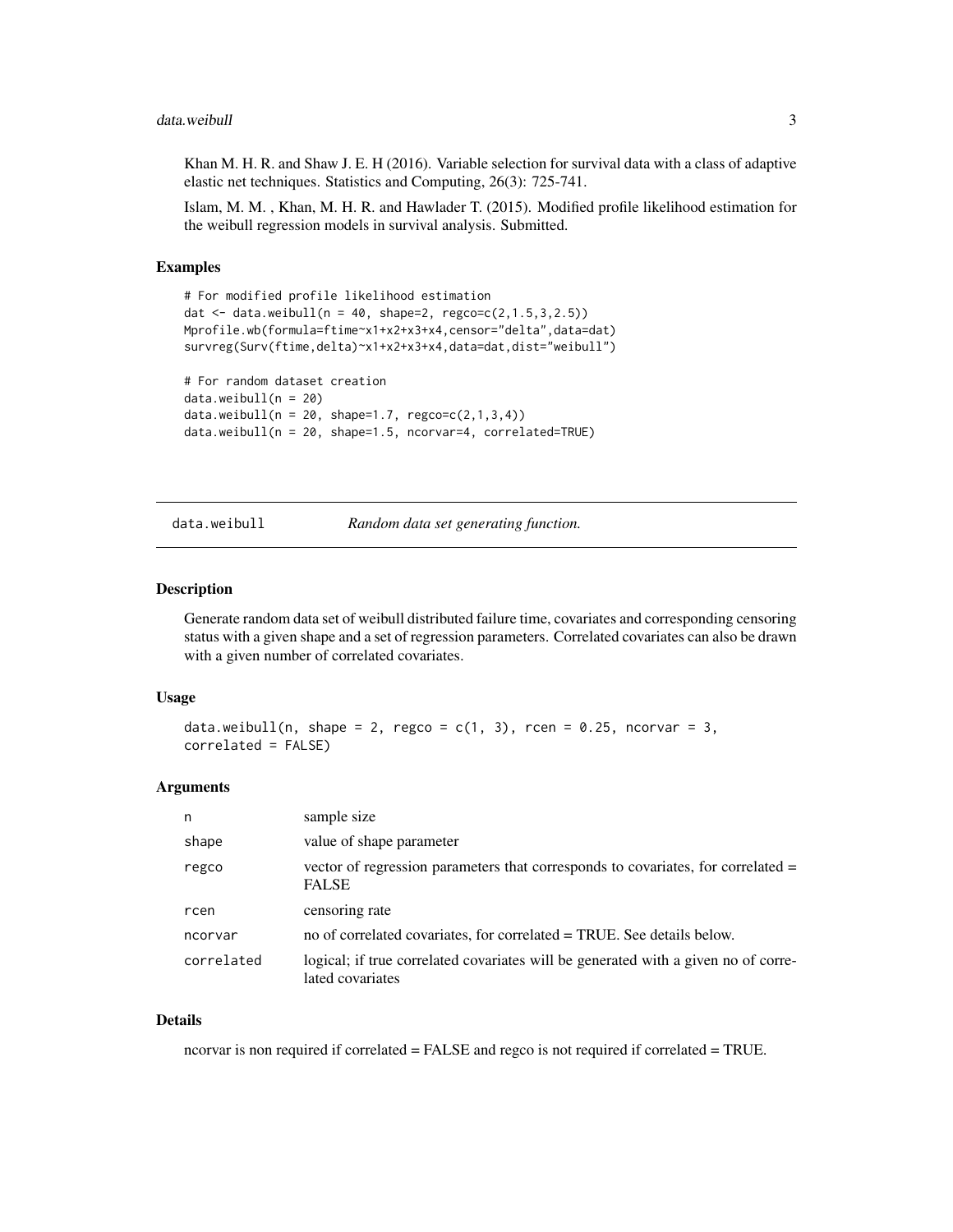# <span id="page-3-0"></span>Value

Data frame with columns:

| ftime | lifetime data from weibull distribution                                                    |
|-------|--------------------------------------------------------------------------------------------|
| x.    | covariates                                                                                 |
| delta | censoring status, $0$ or 1. A value 0 indicates corresponding observation is cen-<br>sored |

# Author(s)

Mazharul Islam and Hasinur Rahaman Khan

# Examples

 $data.weibull(n = 20)$ data.weibull( $n = 20$ , shape=1.7, regco=c(2,1,3,4)) data.weibull(n = 20, shape=1.5, ncorvar=4, correlated=TRUE)

infm.weibul *Observed information matrix for fixed regression parameter of interest*

# Description

Matrix as a component of modifying part of regression parameters: observed information matrix for fixed number of parameter of interest

# Usage

infm.weibul(Y, X, sigma, phi, delta, whc)

# Arguments

|       | log of Weibull distributed failure times                                                                                                                              |
|-------|-----------------------------------------------------------------------------------------------------------------------------------------------------------------------|
| X     | covariate matrix                                                                                                                                                      |
| sigma | given value of scale parameter of extreme value distribution                                                                                                          |
| phi   | given values of regression parameters of extreme value distribution                                                                                                   |
| delta | Censoring status, coded as 0 (censored observation) and 1 (uncersored observa-<br>tion) binary integer variable                                                       |
| whc   | Set position of regression parameter of interest corresponding predefined covari-<br>ate matrix. It will take integer value from 1 to number of regression parameters |

# Value

Symmetric matrix of dimension n x n (n is number of regression parameter).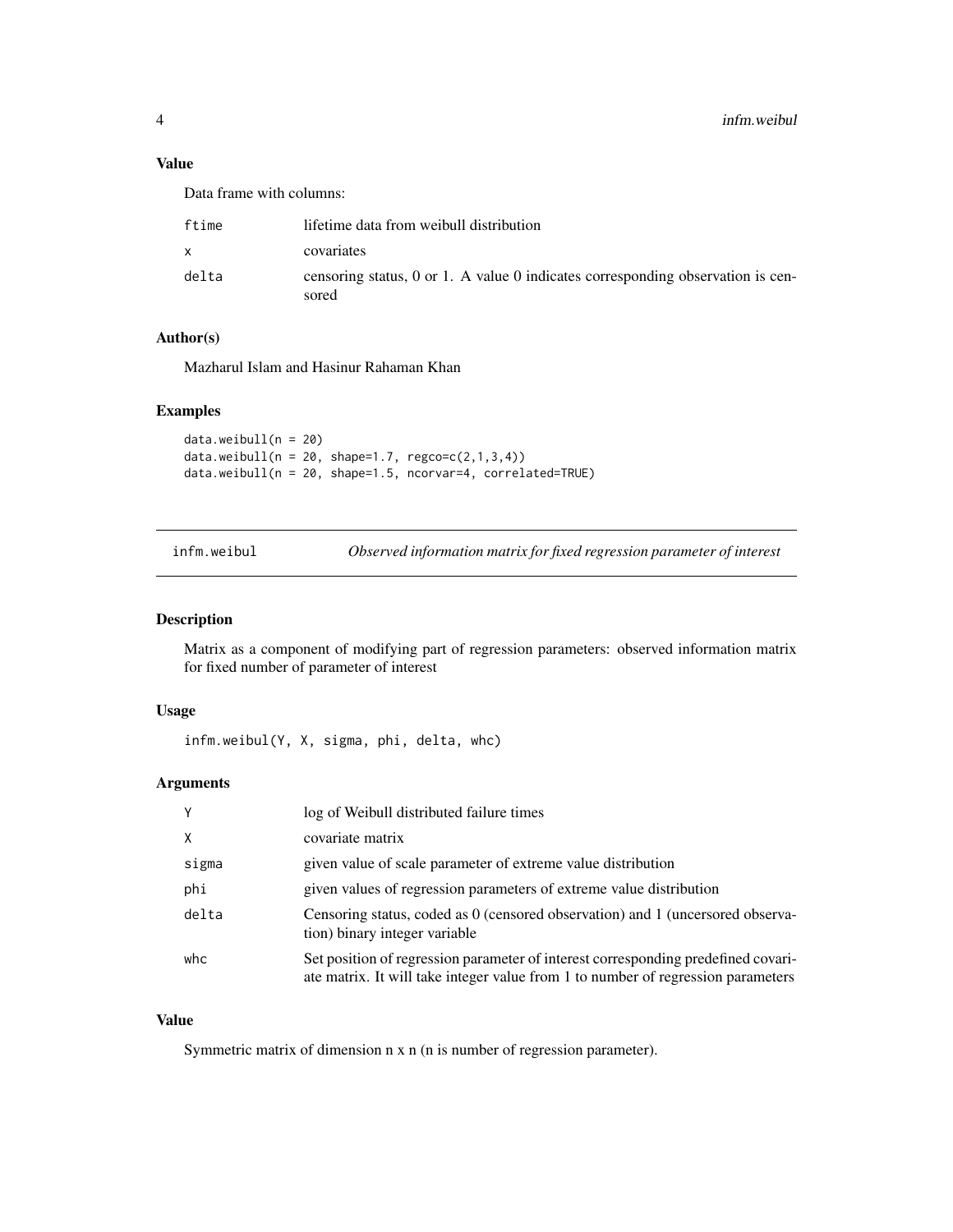# <span id="page-4-0"></span>LX.mat.weibull 5

# Author(s)

Mazharul Islam and Hasinur Rahaman Khan

# References

Barndorff-Nielsen (1980). Conditionality resolutions. Biometrika, 67(2): 293-310.

Barndorff-Nielsen (1983). On a formula for the distribution of the maximum likelihood estimator. Biometrika, 70(2): 343-365.

Khan M. H. R. and Shaw J. E. H (2016). Variable selection for survival data with a class of adaptive elastic net techniques. Statistics and Computing, 26(3): 725-741.

Islam, M. M., Khan, M. H. R. and Hawlader T. (2015). Modified profile likelihood estimation for the weibull regression models in survival analysis. Submitted.

# See Also

LX.mat.weibull

# Examples

```
dat <- data.weibull(n = 20, shape=2, regco=c(2,1.5,3,2.5))
par=c(1,1,1,1,1,1)
infm.weibul(Y=log(dat$ftime),X=model.matrix(ftime~x1+x2+x3+x4,data=dat),
sigma=2,phi=matrix(par[-1],ncol=1),delta=dat$delta,whc=2)
par=c(1,1,1)
infm.weibul(Y=log(dat$ftime),X=model.matrix(ftime~x1,data=dat),sigma=2,
phi=matrix(par[-1],ncol=1),delta=dat$delta,whc=2)
```

| LX.mat.weibull | Compensating factor for a possible mathematical disturbance |  |  |
|----------------|-------------------------------------------------------------|--|--|
|----------------|-------------------------------------------------------------|--|--|

# Description

Matrix as a component of modifying part of regression parameters :compensating factor for a possible mathematical disturbance

# Usage

LX.mat.weibull(Y, X, sigma, phi, delta, whc)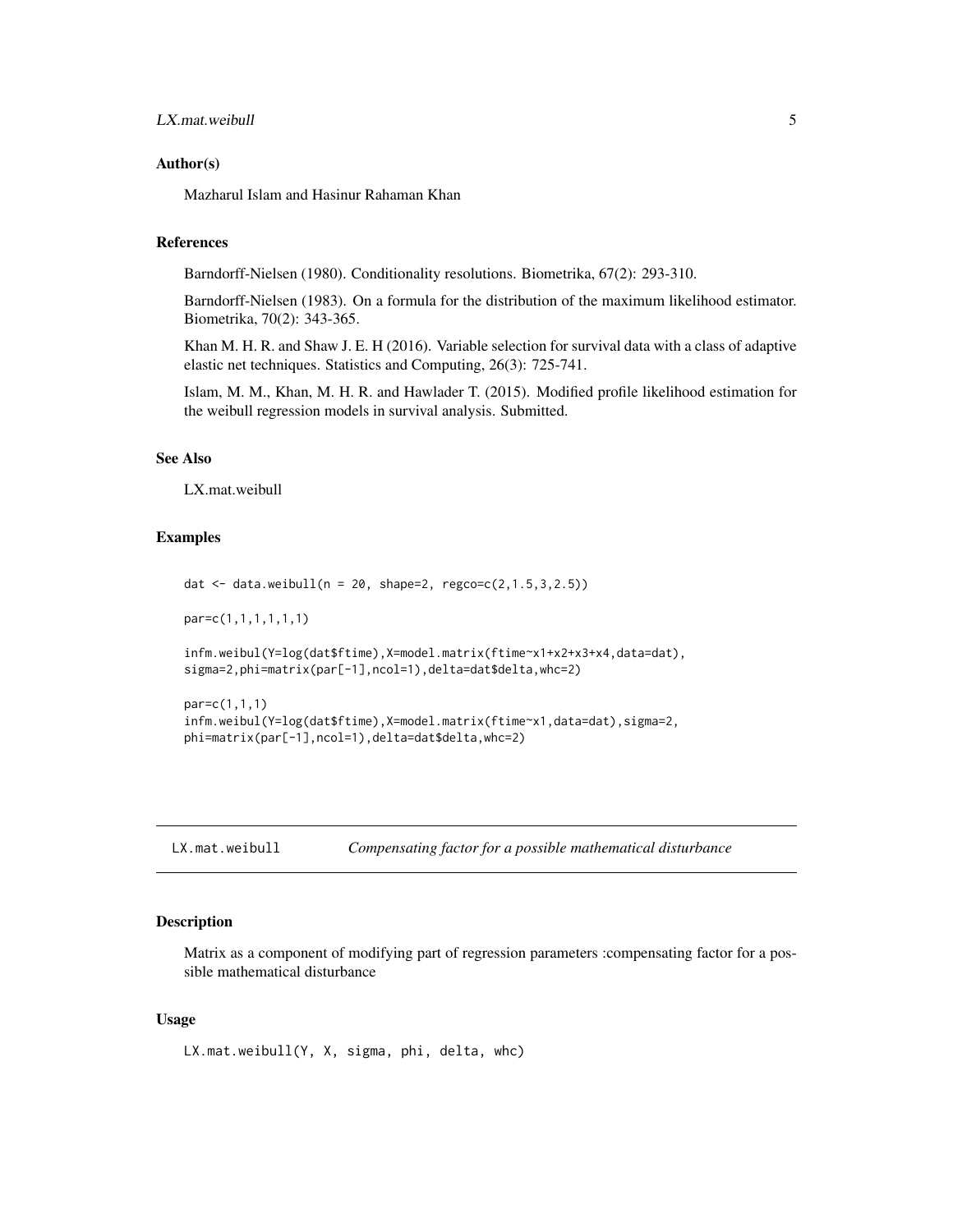# Arguments

| Y     | log of Weibull distributed failure times                                                                                                                               |
|-------|------------------------------------------------------------------------------------------------------------------------------------------------------------------------|
| X     | covariate matrix                                                                                                                                                       |
| sigma | given value of scale parameter of extreme value distribution                                                                                                           |
| phi   | given values of regression parameters of extreme value distribution                                                                                                    |
| delta | Censoring status, coded as 0 (censored observation) and 1 (uncersored observa-<br>tion) binary integer variable                                                        |
| whc   | Set position of regression parameter of interest corresponding predefined covari-<br>ate matrix. It will take integer value from 1 to number of regression parameters. |

# Value

Matrix of dimension n\*n (n is number of regression parameter).

#### Author(s)

Mazharul Islam and Hasinur Rahaman Khan

# References

Barndorff-Nielsen (1980). Conditionality resolutions. Biometrika, 67(2) : 293-310.

Barndorff-Nielsen (1983). On a formula for the distribution of the maximum likelihood estimator. Biometrika, 70(2) : 343-365.

Khan M. H. R. and Shaw J. E. H (2016). Variable selection for survival data with a class of adaptive elastic net techniques. Statistics and Computing, 26(3): 725-741.

Islam, M. M., Khan, M. H. R. and Hawlader T. (2015). Modified profile likelihood estimation for the weibull regression models in survival analysis. Submitted.

# See Also

J.inf.weibul

#### Examples

dat <- data.weibull( $n = 20$ , shape=2, regco=c(2,1.5,3,2.5))

par=c(1,1,1,1,1,1)

LX.mat.weibull(Y=log(dat\$ftime),X=model.matrix(ftime~x1+x2+x3+x4,data=dat), sigma=2,phi=matrix(par[-1],ncol=1),delta=dat\$delta,whc=2)

par=c(1,1,1)

```
LX.mat.weibull(Y=log(dat$ftime),X=model.matrix(ftime~x1,data=dat),sigma=2,
phi=matrix(par[-1],ncol=1),delta=dat$delta,whc=2)
```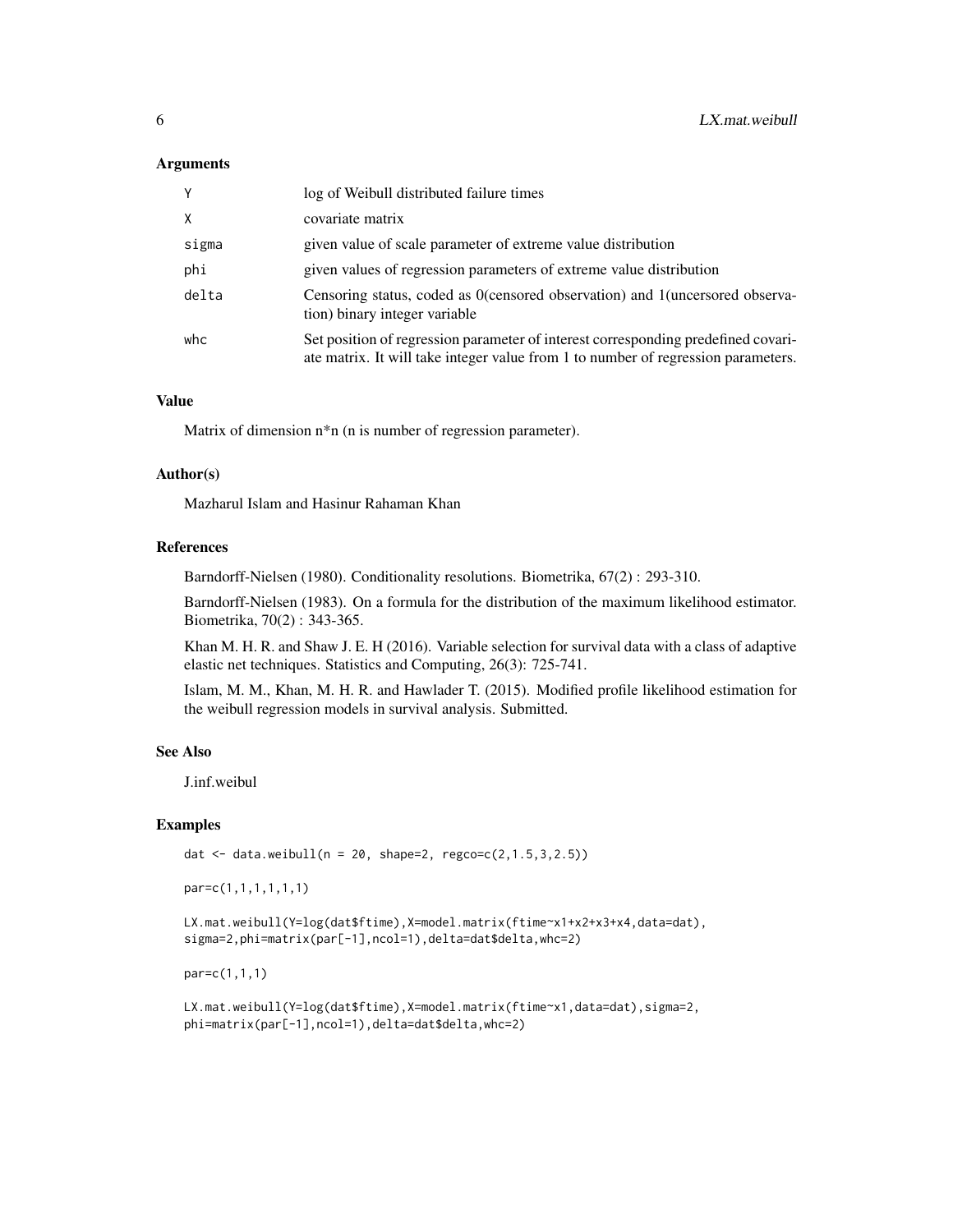<span id="page-6-0"></span>

# **Description**

Modified profile likelihood function of Weibull regression parameters. The function considers one regression parameter at a time as parameter of interest and remaining parameters as nuisance parameters. Standard optimization procedures are required to find the estimate of certain regression parameter at a time.

# Usage

mplik.wb.bi(par, Y, X, delta, whc)

# Arguments

| par   | Initial value of parameters to be estimated by optimization                                                                                                            |
|-------|------------------------------------------------------------------------------------------------------------------------------------------------------------------------|
| Y     | Weibull distributed failure times                                                                                                                                      |
| X     | covariate matrix                                                                                                                                                       |
| delta | Censoring status, coded as 0 (censored observation) and 1 (uncersored observa-<br>tion) binary integer variable                                                        |
| whc   | Set position of regression parameter of interest corresponding predefined covari-<br>ate matrix. It will take integer value from 1 to number of regression parameters. |

#### Value

Negative log likelihood of the function at given value of parameters and data. Optimization of this function will produce maximum likelihood estimate of regression parameter of Extreme value distribution. Transformation will be required to obtain estimate of Weibull regression parameter.

# Author(s)

Mazharul Islam and Hasinur Rahaman Khan

#### References

Barndorff-Nielsen (1980). Conditionality resolutions. Biometrika, 67(2) : 293-310.

Barndorff-Nielsen (1983). On a formula for the distribution of the maximum likelihood estimator. Biometrika, 70(2) : 343-365.

Khan M. H. R. and Shaw J. E. H (2016). Variable selection for survival data with a class of adaptive elastic net techniques. Statistics and Computing, 26(3): 725-741.

Islam, M. M., Khan, M. H. R. and Hawlader T. (2015). Modified profile likelihood estimation for the weibull regression models in survival analysis. Submitted.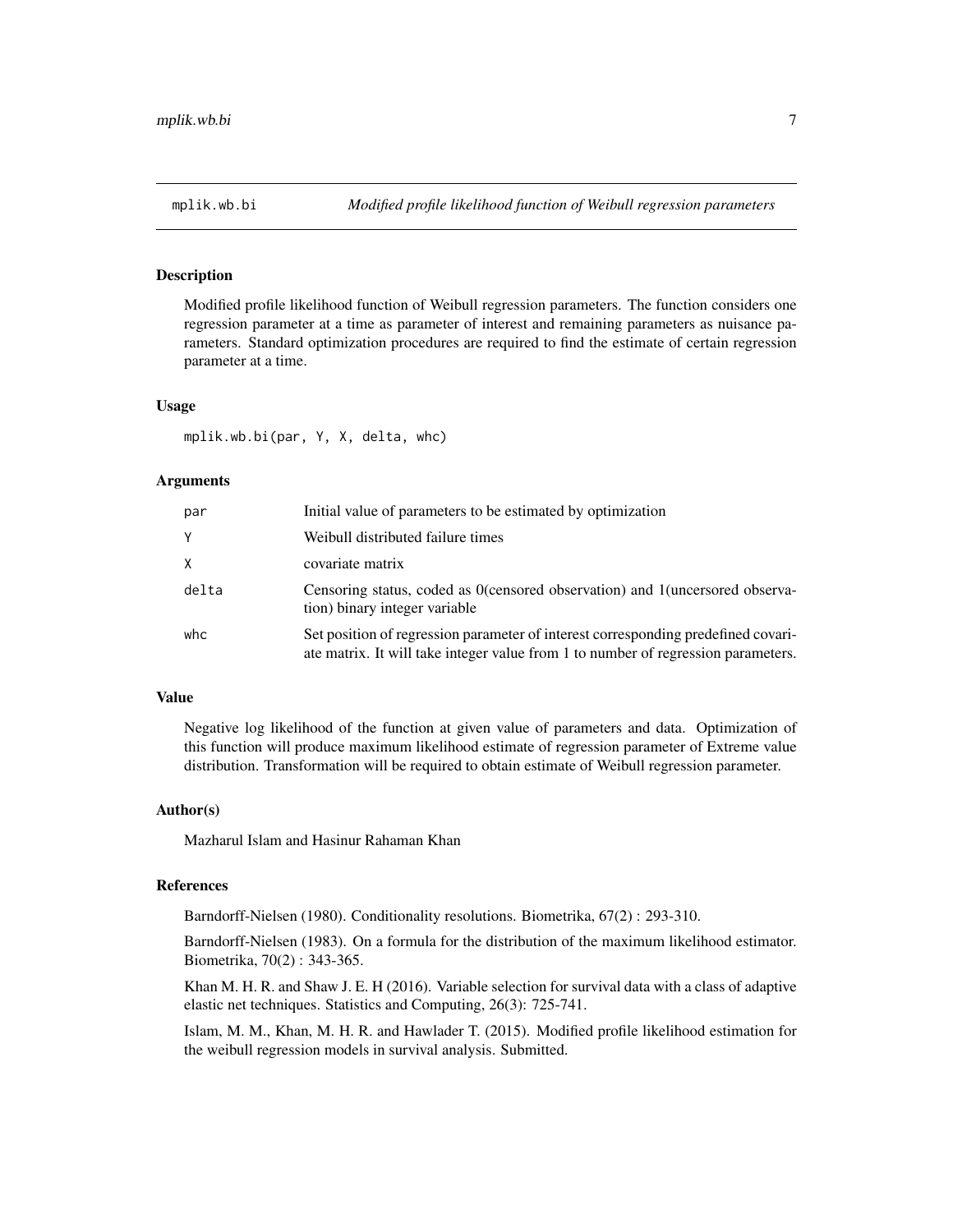# <span id="page-7-0"></span>See Also

mplik.wb.s

### Examples

```
dat <- data.weibull(n = 40, shape=2, regco=c(2,1.5,3,2.5))
```
mplik.wb.bi(par=c(1,1,1,1,1,1),Y=dat\$ftime,X=model.matrix(ftime~x1+x2+x3+x4,data=dat), delta=dat\$delta,whc=2)

mplik.wb.s *Modified profile likelihood function of Weibull shape parameter*

# Description

Modified profile likelihood function of Weibull shape parameter. The function considers shape parameter as parameter of interest and remaining parameters as nuisance parameters. Standard optimization procedures are required to find the estimate of shape parameter. The estimate will be less biased comparing to existing methods when sample size is considerably small.

#### Usage

mplik.wb.s(par, Y, X, delta)

# Arguments

| par   | Initial value of parameters to be estimated by optimization                                                      |
|-------|------------------------------------------------------------------------------------------------------------------|
| Υ     | Weibull distributed failure times                                                                                |
| X     | covariate matrix                                                                                                 |
| delta | Censoring status, coded as 0 (censored observation) and 1 (uncersored observa-<br>tion) binary integer variable. |

# Value

Negative log likelihood of the function at given value of parameters and data. Optimization of this function will produce maximum likelihood estimate of scale parameter of Extreme value distribution. Transformation will be required to obtain estimate of Weibull shape parameter.

# Author(s)

Mazharul Islam and Hasinur Rahaman Khan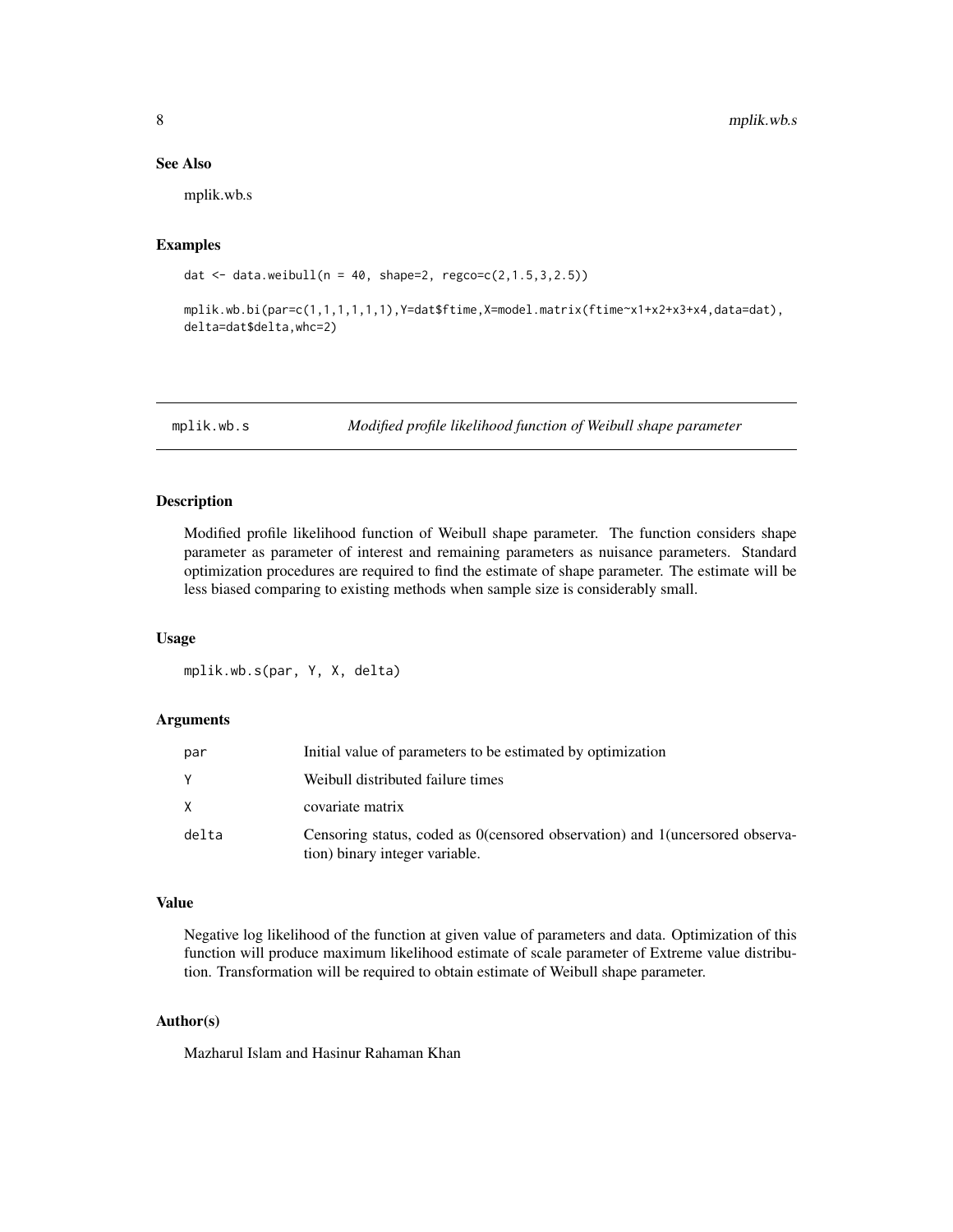# <span id="page-8-0"></span>Mprofile.wb 9

### References

Barndorff-Nielsen (1980). Conditionality resolutions. Biometrika, 67(2) : 293-310.

Barndorff-Nielsen (1983). On a formula for the distribution of the maximum likelihood estimator. Biometrika, 70(2) : 343-365.

Khan M. H. R. and Shaw J. E. H (2016). Variable selection for survival data with a class of adaptive elastic net techniques. Statistics and Computing, 26(3): 725-741.

Islam, M. M., Khan, M. H. R. and Hawlader T. (2015). Modified profile likelihood estimation for the weibull regression models in survival analysis. Submitted.

# See Also

mplik.wb.bi

# Examples

```
dat <- data.weibull(n = 40, shape=2, regco=c(2,1.5,3,2.5))
```

```
mplik.wb.s(par=c(1,1,1,1,1,1),Y=dat$ftime,X=model.matrix(ftime~x1+x2+x3+x4,data=dat),
delta=dat$delta)
```

| Mprofile.wb | Modified profile likelihood estimation of Weibull shape and regression |
|-------------|------------------------------------------------------------------------|
|             | parameter                                                              |

# Description

Modified profile likelihood estimation of Weibull shape and regression parameter. The methodology was addopted from 'Conditionality resolutions' which is actually "the construction of ancillary statistics and expressions for the conditional distribution of the maximum likelihood estimate of a statistical model". The result will produce less bias with minimum mean square error; at least for Weibull shape parameter. Performances of profile and modified profile likelihood estimation are differentiable when sample size is reasonably small.

#### Usage

```
Mprofile.wb(formula, censor, data, method = "BFGS", initial = 1)
```
#### Arguments

| formula | an object of class "formula".                                                                                                    |
|---------|----------------------------------------------------------------------------------------------------------------------------------|
| censor  | censoring status, coded as 0(censored observation) and 1(uncersored observa-<br>tion) binary integer variable in the data frame. |
| data    | data frame of weibull distributed failure time, covariates and censoring variable.                                               |
| method  | method under which optimization is performed. Other methods are "Nelder-<br>Mead", "CG", "L-BFGS-B", "SANN", and "Brent".        |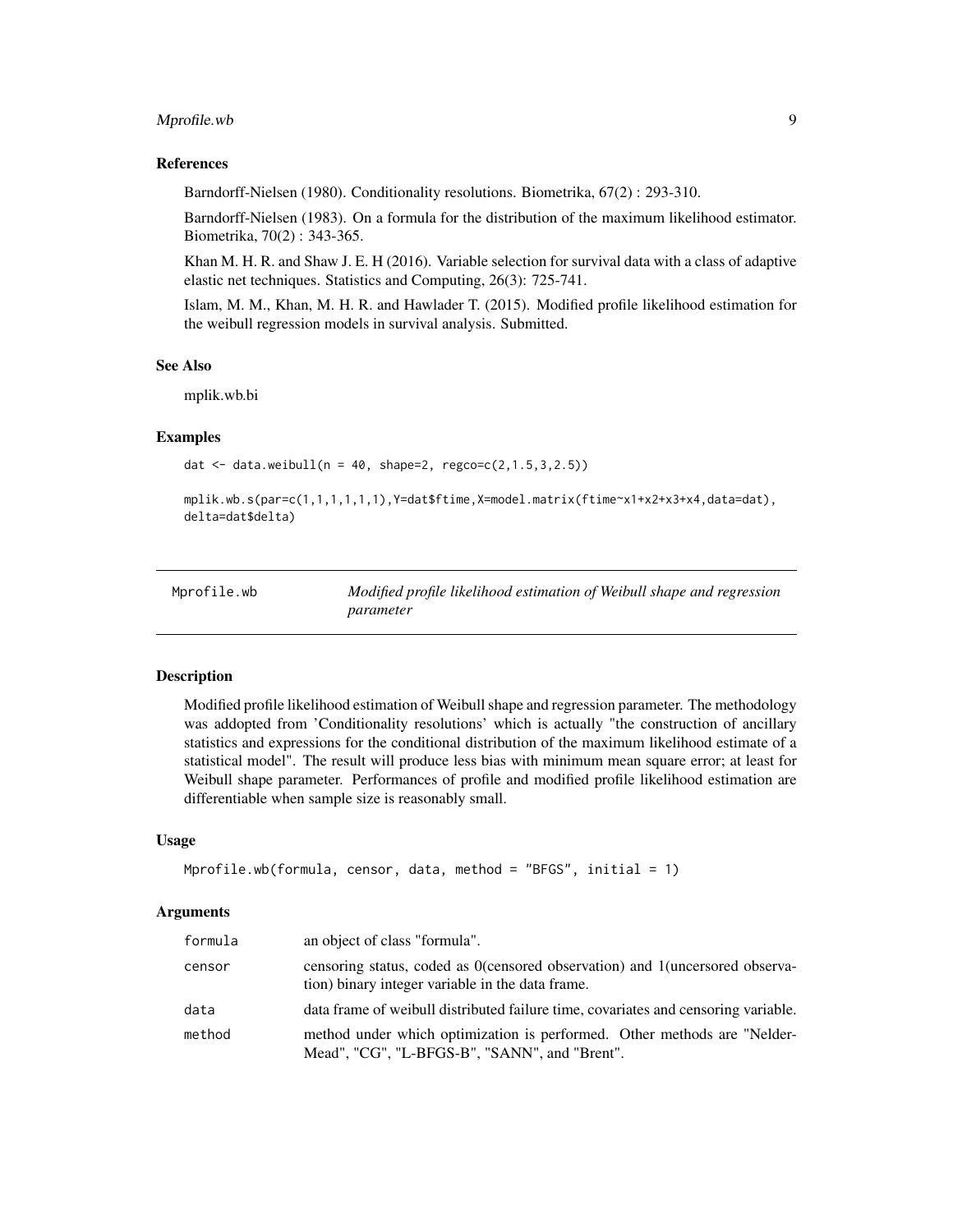| initial | Initial values of the parameters at which likelihood function will be optimized.   |
|---------|------------------------------------------------------------------------------------|
|         | Default value is 1 for all parameters. To change initial values input a vector of  |
|         | numeric values with length of number of parameters to be optimized. First initial  |
|         | value is attributed for shape parameter. For example, use vector $c(2,3,2,3,4)$ as |
|         | initial value for shape and four regression parameters.                            |

# Value

The function is a list with atleast the following component:

| Formula      | an object of class "formula"           |
|--------------|----------------------------------------|
| Coefficients | estimates of the regression parameters |
| Scale        | estimate of scale parameter            |

# Author(s)

Mazharul Islam and Hasinur Rahaman Khan

# References

Barndorff-Nielsen (1980). Conditionality resolutions. Biometrika, 67(2) : 293-310.

Barndorff-Nielsen (1983). On a formula for the distribution of the maximum likelihood estimator. Biometrika, 70(2) : 343-365.

Khan M. H. R. and Shaw J. E. H (2015). Variable selection for survival data with a class of adaptive elastic net techniques. Statistics and Computing, DOI: 10.1007/s11222-015-9555-8.

Islam, M. M., Khan, M. H. R. and Hawlader T. (2015). Modified profile likelihood estimation for the weibull regression models in survival analysis. Submitted.

# See Also

optim

# Examples

dat <- data.weibull( $n = 40$ , shape=2, regco=c(2,1.5,3,2.5))

Mprofile.wb(formula=ftime~x1+x2+x3+x4,censor="delta",data=dat)

survreg(Surv(ftime,delta)~x1+x2+x3+x4,data=dat,dist="weibull")